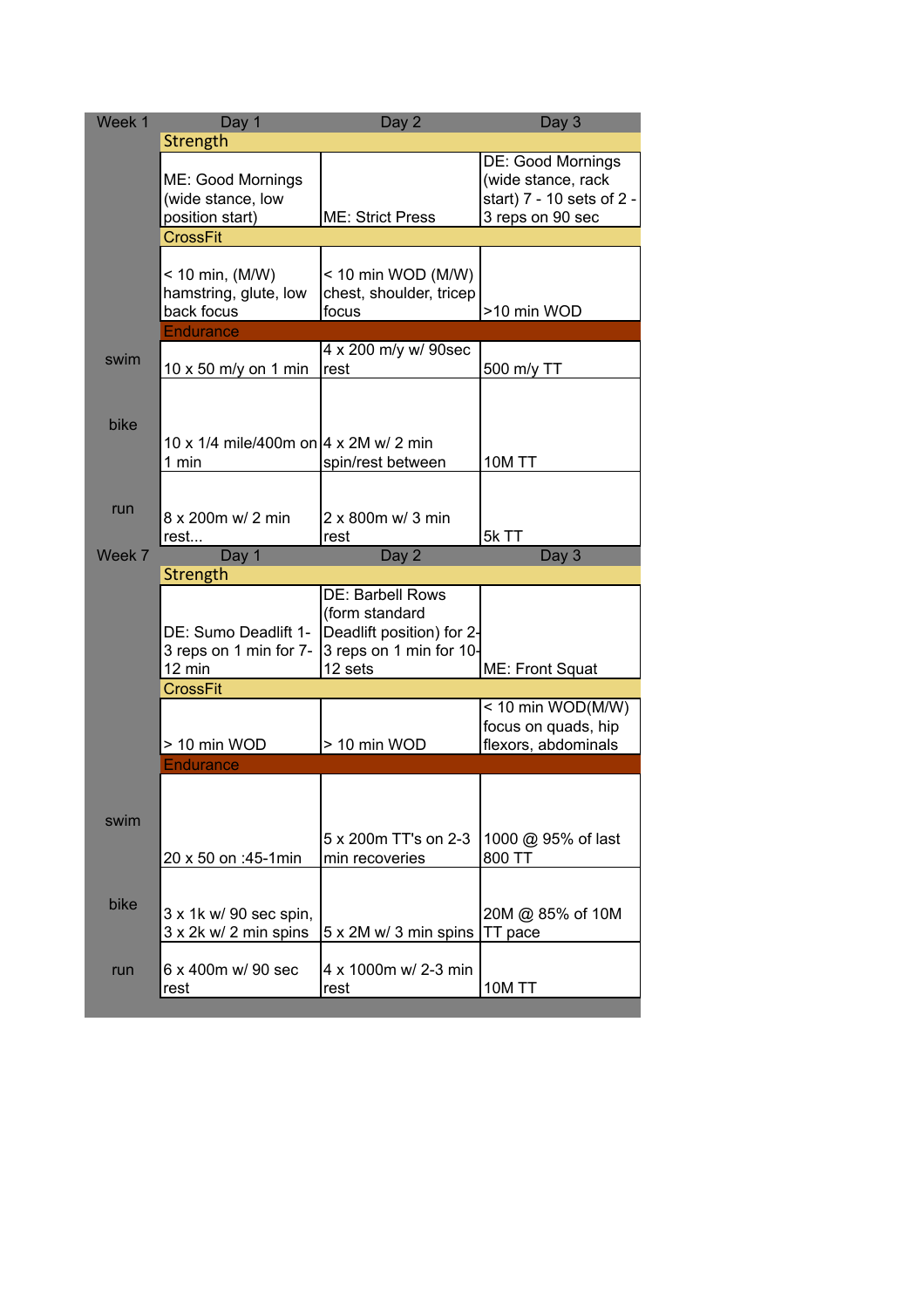| Week <sub>2</sub> | Day 1                                                                                 | Day 2                                                 | Day 3                                                     |
|-------------------|---------------------------------------------------------------------------------------|-------------------------------------------------------|-----------------------------------------------------------|
|                   | Strength                                                                              |                                                       |                                                           |
|                   | DE: Push ups 7-10<br>sets of 2-3 reps on 90<br>sec                                    | ME: Deadlift                                          | ME: Chin Ups                                              |
|                   | <b>CrossFit</b>                                                                       |                                                       |                                                           |
|                   | > 10 min WOD                                                                          | < 10 minWOOD<br>(M/W) hamstring,<br>glute, back focus | < 10 min (M/W) back<br>focus                              |
|                   | <b>Endurance</b>                                                                      |                                                       |                                                           |
| swim              | 15 x 50 m/y on 1 min                                                                  | $5 \times 200$ m/y on time<br>from previous week      | 800 m/y @ 90% of<br>500m pace                             |
| bike              | 8 x 1/2M / 800m on 2<br>min                                                           | $6 \times 2M$ w/ 2 min<br>spin/rest between           | 15M @ 90% of 10M<br>TT pace                               |
| run               | 10 x 200m w/ 2 min                                                                    | $3-4 \times 800$ m w/ 3 min                           | 5k @ 85% of 5k TT                                         |
|                   | rest                                                                                  | rest                                                  | pace                                                      |
| Week 8            | Day 1                                                                                 | Day 2                                                 | Day 3                                                     |
|                   | Strength                                                                              |                                                       |                                                           |
|                   | ME: Bench Press                                                                       | DE: Box Squat 2-3<br>reps on :45 for 7-10<br>sets     | DE: Ring Dips or Bar<br>Dips 2-5 on :45 for 7-<br>10 sets |
|                   | <b>CrossFit</b>                                                                       |                                                       |                                                           |
|                   | <10 min WOD chest,<br>shoulder, tricep focus<br><b>Endurance</b>                      | > 10 min WOD                                          | > 10 min WOD                                              |
|                   |                                                                                       |                                                       |                                                           |
| swim              | 4 x (3 x 75) as 1.<br>80%, 2. 90%, 3. 100% 3 x 400 on 7 min or<br>all on 1:30 or less | less                                                  | 500 TT                                                    |
| bike              | 5 x 2k w/ 2 min spin                                                                  | $3 \times 5k$ TT w/ 5 min<br>spins                    | <b>25M TT</b>                                             |
| run               | 4 x 200mw/ 60 sec<br>rest 4 x 400m w/90<br>sec rest                                   | $4 \times 4$ min w/ 3 min<br>rest                     | 5k @ last weeks 10M<br>TT pace                            |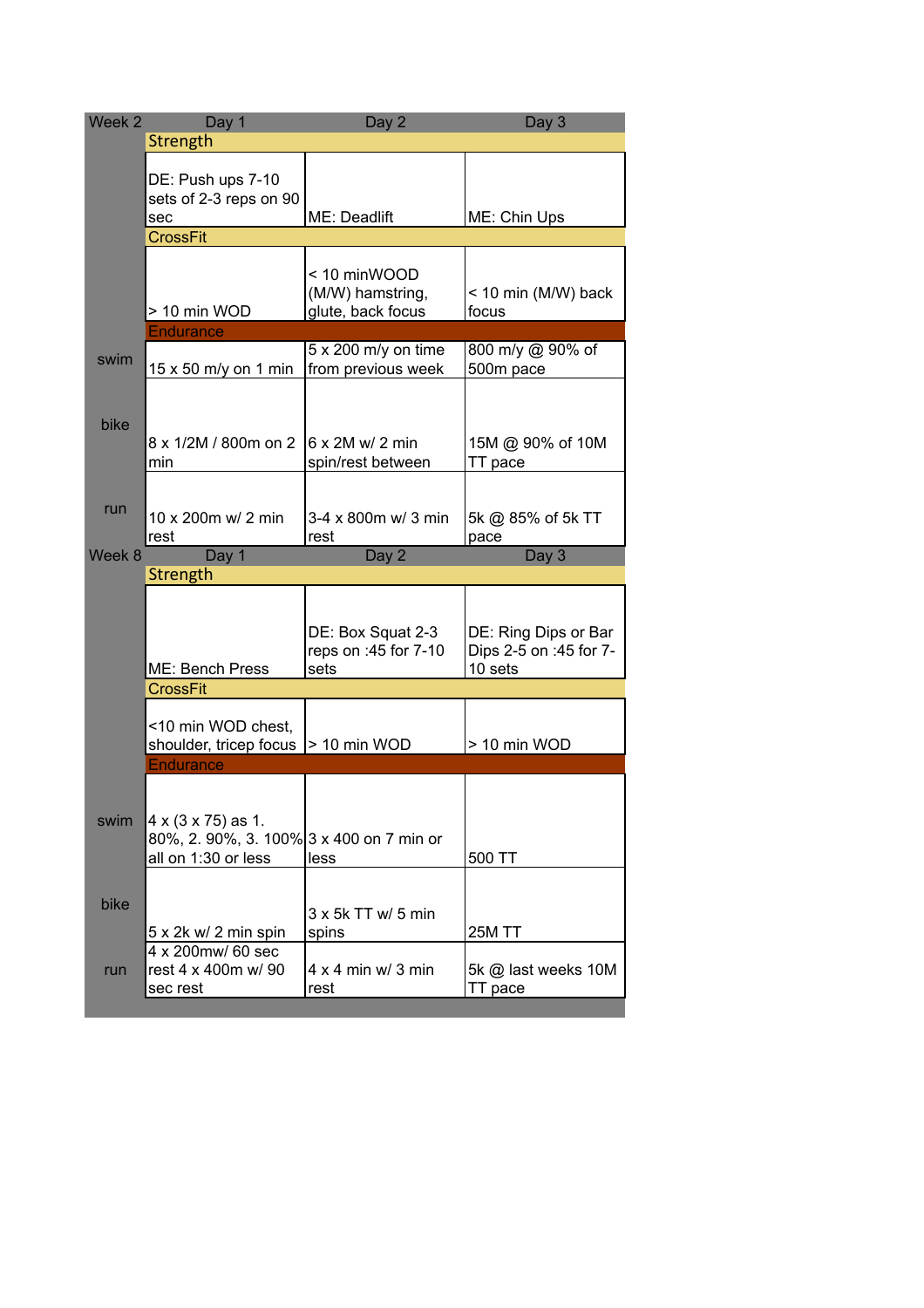| Week 3 | Day 1                                                                                            | Day 2                                                                  | Day 3                                                                                            |
|--------|--------------------------------------------------------------------------------------------------|------------------------------------------------------------------------|--------------------------------------------------------------------------------------------------|
|        | Strength                                                                                         |                                                                        |                                                                                                  |
|        | DE: Sumo Deadlift 9<br>sets x 1 rep @ 90%<br>on 1:15                                             | DE: Barbell Rows<br>(over hand grip) 10<br>sets of 2-3 reps on<br>1:15 | ME: Front Squat<br>(wide stance)                                                                 |
|        | <b>CrossFit</b>                                                                                  |                                                                        |                                                                                                  |
|        | > 10 min WOD                                                                                     | > 10 min WOD                                                           | $<$ 10 min WOD(M/W)<br>focus on quads, hip<br>flexors, abdominals                                |
|        | <b>Endurance</b>                                                                                 |                                                                        |                                                                                                  |
| swim   | 10 x 75 m/y on 1:30                                                                              | 10 x 100 m/y on 2 min 800 m/y TT                                       |                                                                                                  |
| bike   | 6 x 1M repeats w/ 2<br>min spin/rest                                                             | $4 \times 4$ min TT w/ 4 min<br>spin/rest                              | <b>12M TT</b>                                                                                    |
| run    | 10-12 x 200m w/                                                                                  | 4-5 x 800m w/ 2:30                                                     | 5M @ last weeks 5k                                                                               |
|        | 90sec rest                                                                                       | rest                                                                   | pace                                                                                             |
| Week 9 | Day 1                                                                                            | Day 2                                                                  | Day 3                                                                                            |
|        | Strength                                                                                         |                                                                        |                                                                                                  |
|        | ME: Good Mornings<br>(wide stance)                                                               | ME: Weighted Towel<br>Pull Ups                                         | DE: Good Mornings<br>(wide stance, low<br>hang position) for 2-3<br>reps on :45 for 7-12<br>sets |
|        | <b>CrossFit</b>                                                                                  |                                                                        |                                                                                                  |
|        | < 10 min hamstring,<br>glute, low back focus                                                     | < 10 min WOD back<br>focus                                             | > 10 min WOD                                                                                     |
|        | <b>Endurance</b>                                                                                 |                                                                        |                                                                                                  |
| swim   | 20 x 50 (1. 25 sec<br>rest, 2. 20 sec rest, 3.<br>15 sec rest, 4. 10 sec<br>rest, 5. 5 sec rest) | 10 x 100 on 1:45 or<br>:15 sec less rest                               | 800 m/y TT                                                                                       |
| bike   | 5 x 2k repeats w/<br>90sec spin/rest                                                             | 4 x 5 min w/ 3-4 min<br>spin between                                   | 15M @ 85%                                                                                        |
| run    | 6 x 400m TT's w/ 3-4<br>min recoveries                                                           | $5 \times 4$ min w/ 3 min<br>rest between                              | 2 x 5k @ 90% of 5k<br>TT time Rest 5-10<br>min between                                           |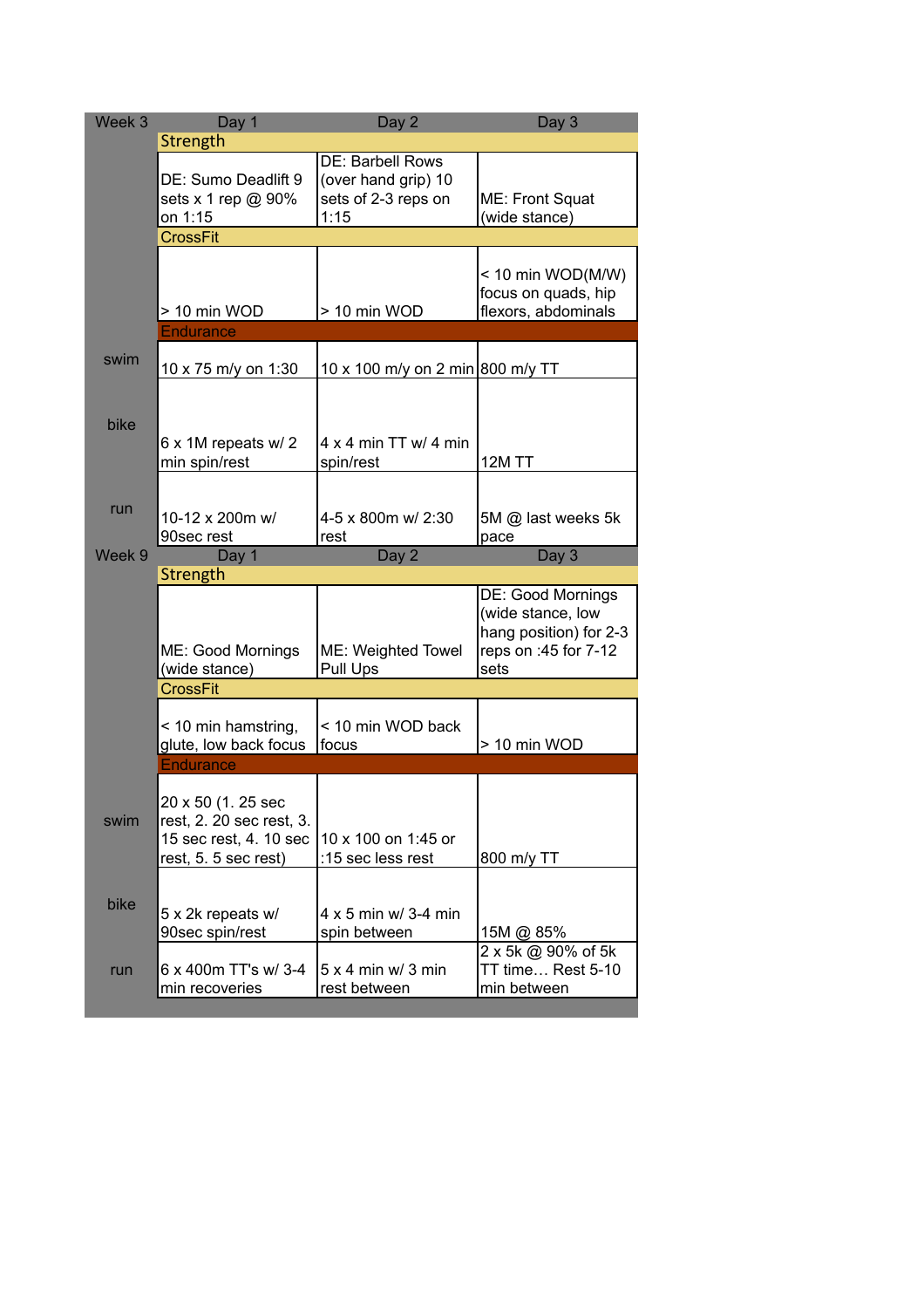| Week 4  | Day 1                  | Day 2                                  | Day 3                         |
|---------|------------------------|----------------------------------------|-------------------------------|
|         | Strength               |                                        |                               |
|         |                        |                                        |                               |
|         |                        |                                        |                               |
|         |                        | DE: Box Squat 10                       | DE: Press 8 sets of 3         |
|         | ME: Floor Press        | sets of 2 reps on 1:15   reps on 1:15  |                               |
|         | <b>CrossFit</b>        |                                        |                               |
|         | < 10 min WOD (M/W)     |                                        |                               |
|         | focus on chest,        |                                        |                               |
|         | shoulder, tricep       | > 10 min WOD                           | > 10 min WOD                  |
|         | <b>Endurance</b>       |                                        |                               |
|         |                        | 3 x 400 m/y TT with 3                  | 1000 m/y @ 85% of             |
| swim    | 20 x 50 m/y on 1 min   | min rest                               | 800 TT pace                   |
|         |                        | $4 \times 4$ min w/ 4 min              |                               |
|         |                        | spin/rest holding avg                  |                               |
| bike    |                        | watts or distance of                   |                               |
|         | 6 x 1M w/ 90sec        | last weeks TT's or                     | 20M @ 85% of 12M              |
|         | spin/rest              | better.                                | TT pace                       |
|         |                        |                                        |                               |
| run     | 4 x 400m w/ 2 min      | $3 \times 1000$ m with $3 \text{ min}$ |                               |
|         | rest                   | rest                                   | <b>10k TT</b>                 |
| Week 10 | Day 1                  | Day 2                                  | Day 3                         |
|         | Strength               |                                        |                               |
|         |                        |                                        |                               |
|         |                        |                                        |                               |
|         | DE: Chin ups for 2-4   |                                        |                               |
|         | reps on :45 for 7 - 10 |                                        | ME: Push Press or             |
|         | sets                   | ME: Sumo Deadlift                      | <b>Jerk</b>                   |
|         | <b>CrossFit</b>        |                                        |                               |
|         |                        |                                        | < 10 min WOD focus            |
|         | > 10 min WOD           | < 10 min hamstring,                    | on chest, shoulder,<br>tricep |
|         | <b>Endurance</b>       | glute, low back focus                  |                               |
|         |                        |                                        |                               |
|         |                        |                                        |                               |
| swim    |                        |                                        |                               |
|         | 10 x 75 all out w/ 25  | 5 x 200m on 2:45 or                    | 1000 m/y @ 85% of             |
|         | easy                   | :15 sec less recovery                  | 800 TT pace                   |
|         |                        |                                        |                               |
| bike    |                        |                                        | 2 x 10M @ 12M TT              |
|         | 8 x 1M w/ 60sec        | $5 \times 5$ min w/ 3-4 min            | pace spin 5-10 min            |
|         | spin/rest              | spin/rest                              | between                       |
|         |                        |                                        |                               |
| run     | 8 x 300m w/ 60 sec     | 3 x 1200m w/ 2-3 min                   |                               |
|         | rest                   | rest                                   | 10k TT                        |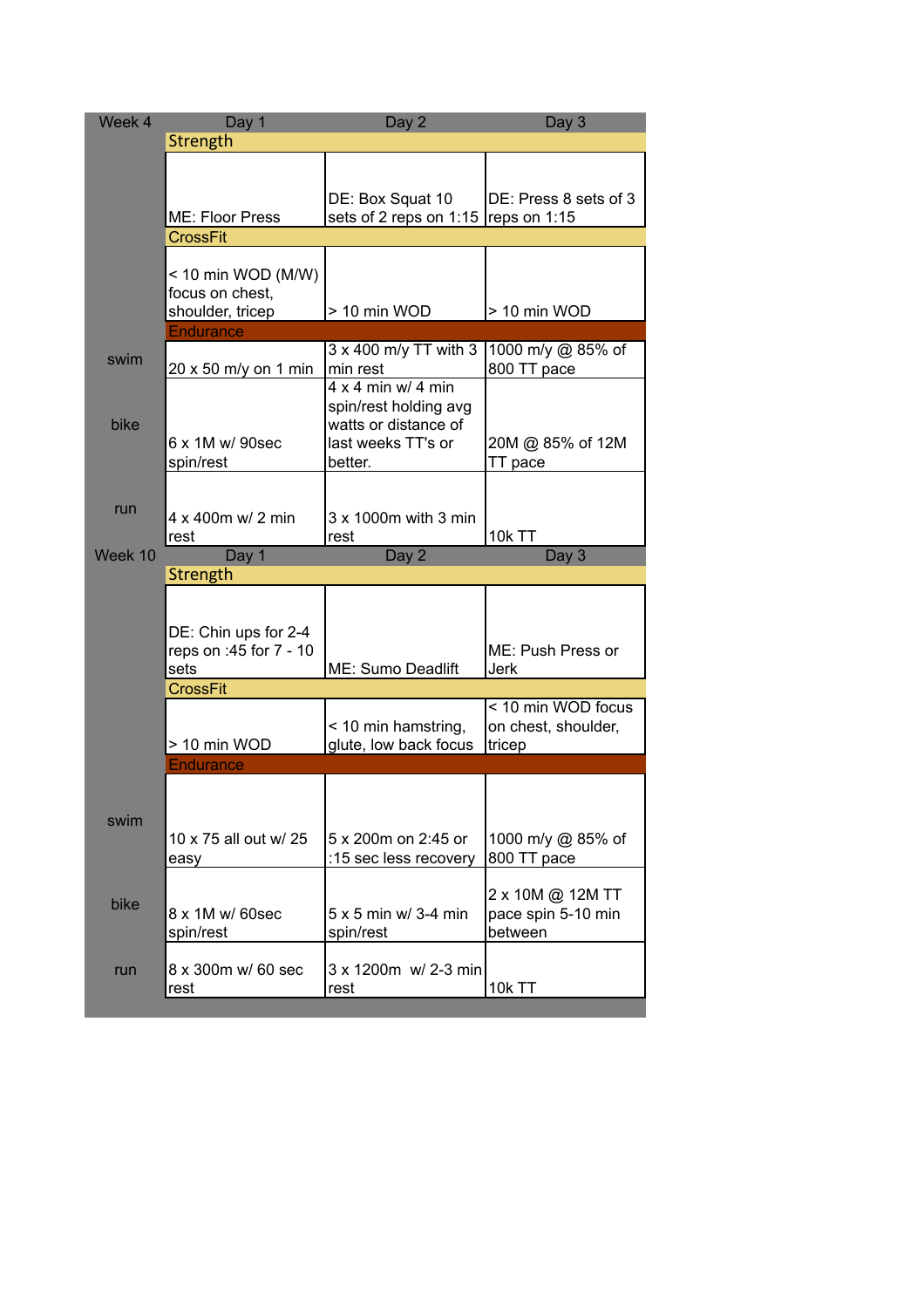| Week <sub>5</sub> | Day 1                                       | Day 2                                                   | Day 3                                    |
|-------------------|---------------------------------------------|---------------------------------------------------------|------------------------------------------|
|                   | Strength                                    |                                                         |                                          |
|                   | ME: Good Morning                            |                                                         | DE: Good Morning                         |
|                   | (narrow stance),                            |                                                         | (wide stance) of 10                      |
|                   | chains or band                              |                                                         | sets of 2-3 reps on 1                    |
|                   | resistance                                  | ME: Push Press                                          | min                                      |
|                   | <b>CrossFit</b>                             |                                                         |                                          |
|                   | < 10 min WOD (M/W)                          | < 10 min WOD (M/W)                                      |                                          |
|                   | hamstring, glute                            | chest, shoulder, tricep                                 |                                          |
|                   | adductor focus                              | focus                                                   | >10 min WOD                              |
|                   | <b>Endurance</b>                            |                                                         |                                          |
|                   | 20 x 25 m/y TT's on 1                       |                                                         |                                          |
| swim              | min                                         | 6 x 200m on 3 min                                       | 500 m/y TT                               |
|                   |                                             |                                                         |                                          |
|                   |                                             |                                                         |                                          |
| bike              |                                             | $3 \times 5$ min at 4 min avg                           |                                          |
|                   | 8 x 1k on 2 min spin                        | -5% from last week w/                                   |                                          |
|                   | between                                     | 4 min spin/rest                                         | 20M TT                                   |
|                   |                                             |                                                         |                                          |
| run               | $6 \times 400$ m w/ 2 min                   | 3 x 800m TT with 5                                      |                                          |
|                   | rest                                        | min rest between                                        | 5k @ 10k TT pace                         |
| Week 11           | Day 1                                       | Day 2                                                   | Day 3                                    |
|                   | Strength                                    |                                                         |                                          |
|                   |                                             |                                                         |                                          |
|                   |                                             |                                                         |                                          |
|                   | DE: Sumo Deadlift for DE: Press for 2 - 3   |                                                         |                                          |
|                   | 1-3 reps on :45 - :30                       | reps on :45 - :30 for 7                                 |                                          |
|                   | for $7 - 10$ sets                           | 10 sets                                                 | ME: Back Squat                           |
|                   | <b>CrossFit</b>                             |                                                         |                                          |
|                   |                                             |                                                         |                                          |
|                   | > 10 min WOD                                | > 10 min WOD                                            | < 10 min hamstring,<br>glute, quad focus |
|                   | <b>Endurance</b>                            |                                                         |                                          |
|                   |                                             |                                                         |                                          |
|                   |                                             |                                                         |                                          |
| swim              |                                             |                                                         |                                          |
|                   | 20 x 25 TT's w/easy                         | 6 x 200 on 2:45 or :15                                  |                                          |
|                   | 50 between                                  | sec less recovery                                       | 500 m/y TT                               |
|                   |                                             |                                                         |                                          |
| bike              |                                             |                                                         | 3 x 10M @ last weeks                     |
|                   | 5 x 1k TT's w/ 2M spin 5 x 5 min w/ 3-4 min |                                                         | pace for 2 w/ 5-10                       |
|                   | between                                     | spin rest                                               | min spins between                        |
| run               | 5 x 400m w/ 60 sec                          | 2 x 1M with 5 min rest $3 \times 5k \omega$ 10k TT pace |                                          |
|                   | rest                                        | between                                                 | w/ 5-10 min rest                         |
|                   |                                             |                                                         |                                          |